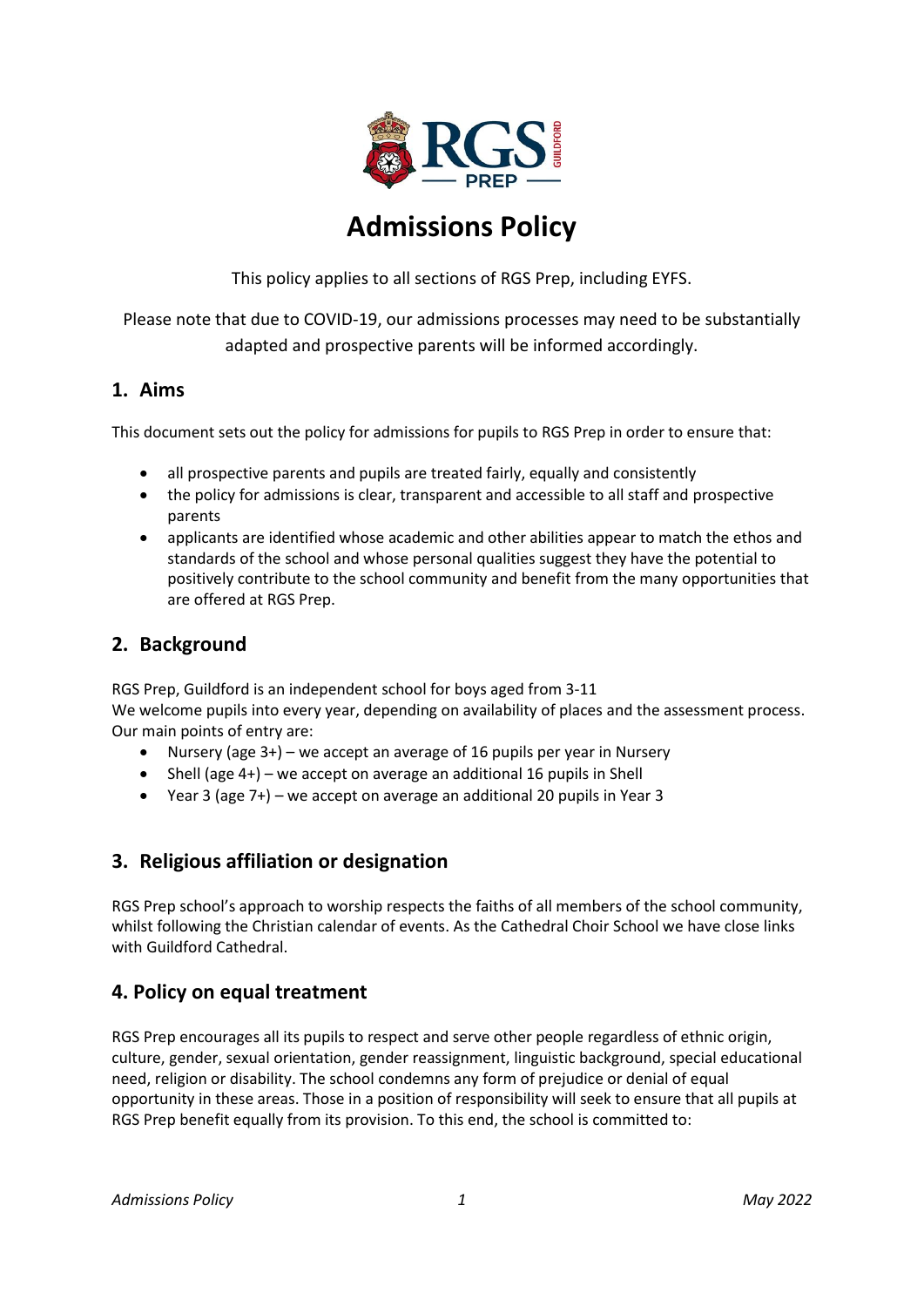- an admissions policy which makes no discrimination on the grounds of ethnic origin, disability or religion;
- the promotion of a culture within the school which actively discourages discrimination on the grounds of ethnic origin, gender and sexual orientation, disability or religion;
- providing a curriculum which emphasises positive aspects of, and contributions to, a healthy and tolerant lifestyle;
- within the constraints of existing buildings and location, ensuring that disabled members of the school community are not unreasonably disadvantaged;
- Addressing instances of discrimination on the grounds of ethnic origin, gender and sexual orientation, religion or disability and taking appropriate action.

# **5. Disabilities and Special Educational Needs**

The school has regard for the guidelines as outlined in the revision to the SEND Code of Practice 2015, the Equality Act 2010 and the Childcare Act of 2006. It expects parents to inform the school, prior to the assessments, if their son has any Special Education Needs and give details of any assessments which may have been carried out, so appropriate arrangements may be made.

RGS Prep adopts an inclusive policy and students with Special Educational Needs are offered the opportunity to join the school if they satisfy the school's selection criteria. Parents may be asked to contribute to any special resources. Students with Special Educational Needs will have access to the whole school curriculum and be fully integrated into the school. Exceptional circumstances which may affect such access will be dealt with on an individual basis in consultation with the Head of Learning Support, Form Teacher, Deputy Head, parents and boy.

## **6. Fees**

The fees are payable termly in advance, or monthly by direct debit, and include the cost of most stationery and textbooks, games and school societies, but exclude a small number of items, e.g. individual music tuition is provided at an extra charge.

The Governors reserve the right to review or alter fees at any time and at a term's notice.

Entry is competitive, but no parent who would like their son to come to RGS Prep should be deterred from applying for financial reasons, as it is the policy of the school to make the education offered as widely available as possible.

Bursaries can be offered from Year 3.

Choral educational bursaries are available for Guildford Cathedral Choristers after they have successfully completed their probationary period. Voice trials for this take place in Year 2.

# **7. Admissions process**

The aim of the Admissions Policy is to select pupils who will flourish in the particular academic environment the school provides and take full advantage of the opportunities available.

Any boy can apply provided he is living with his parents or legal guardian within reasonable daily travelling distance of the school.

*Admissions Policy 2 May 2022*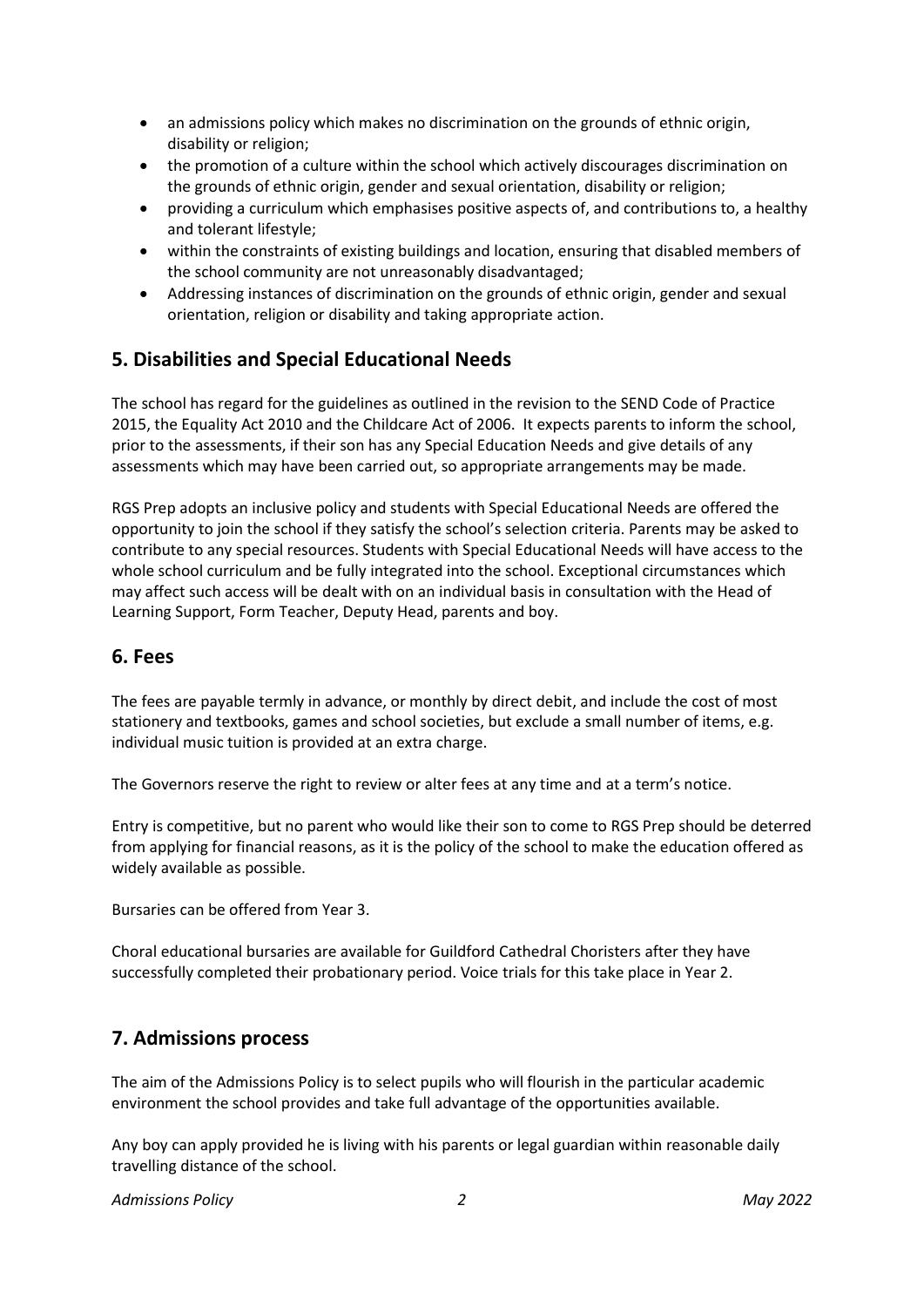The Admissions Policy is determined and administered by the Head on behalf of the Governors and the Head's decision on admissions matters is final. The School is not obliged to state its reasons for rejection of a candidate.

The admissions process is made up of three stages: registration, assessment and acceptance.

# **8. Registration**

Before being considered for a place at the school, an applicant's parent or guardian must register him by completing the registration form and paying the non-refundable registration fee.

Parents can register their son at any time before the assessment date. All pupils who are registered by the assessment day will be considered in exactly the same way.

The school will hold and process information about candidates and their parents for the purpose of making decisions about the offer of a place for the pupil and for decisions about the award of bursaries and choral scholarships. See privacy notice for the management of this data.

## **9. Assessments**

The school aims to provide a happy, purposeful environment for pupils and we try to demonstrate this on assessment days by putting candidates at their ease and making it as pleasant an experience as possible.

Assessment procedures for pupils joining the different Year Groups are detailed below, but there are a number of rules which are common to all:

- No entrance assessment may be taken more than once, but pupils who are not successful in one age category can apply again in future years provided the school has places available.
- Candidates who are living overseas or in other parts of the UK at the time of testing may choose to take the tests under normal examination conditions at their current school provided the current school can provide the required invigilation conditions.
- Parents are asked for their son's most recent school report (if applicable) and their current school will be asked for an up-to-date summary of the pupil's achievements.
- Parents are asked to complete a Parental Assessment Agreement form.
- The school does not look to provide assessment results to candidates' parents as these are not able to be contextualised, but the Head or Admissions Manager may discuss a candidate's individual performance.

## **Admissions into Nursery (age 3+)**

Assessments for entry into the Nursery will take place in the February prior to starting. The pupils will be invited to attend a short session with Early Years staff. The pupils will be assessed in small groups of similarly-aged pupils. Places for the September will be offered by the end of March. Entry from Nursery into Shell will be conditional on successfully completing the year in Nursery and being judged able to cope with the demands of the curriculum at Pre-Prep.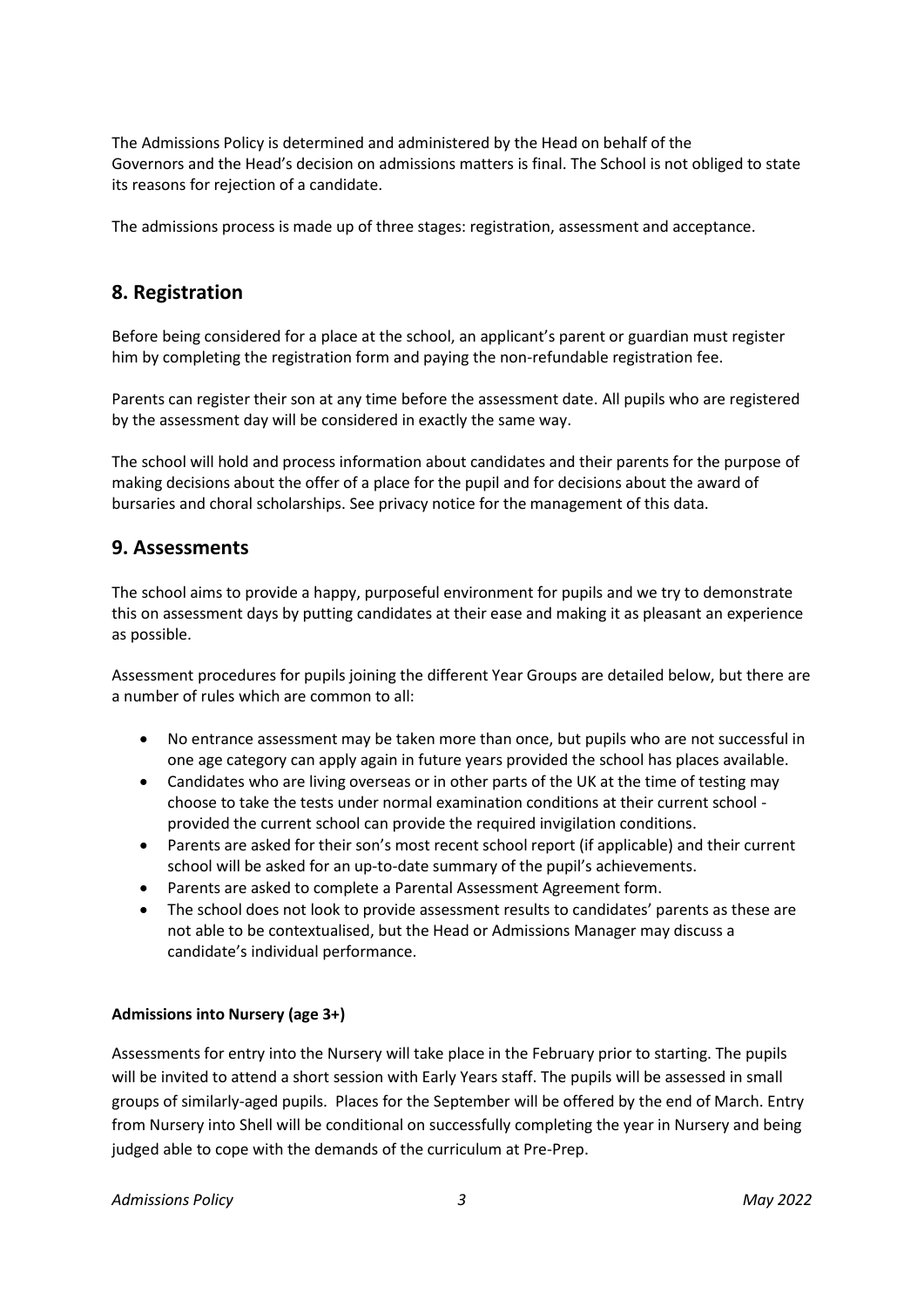These dates may be subject to change.

## **4+ (Shell)**

Assessments for entry into Shell (Reception) will generally take place in the November prior to starting. The pupils and their parents will be invited to attend a short session with Pre-Prep Early Years staff. The pupils will be assessed in small groups of similarly aged pupils. Places will be offered by the end of December.

These dates may be subject to change.

#### **Admissions into Year 3 (age 7+)**

The assessment for this age group is held in early – mid November. Boys will complete activities in sport and music and assessments in English, maths and reasoning. Voice trials for Guildford Cathedral Choir may also be available on this day. These dates may be subject to change.

Places will be offered by the end of November of the calendar year prior to entry.

#### **Admission into other Year Groups or at other times of the year**

Candidates in appropriate age groups may be considered for places in other Year Groups at any time of the year if space allows.

Nursery to Year 2: Pupils will be invited in to spend some time individually with a teacher who will assess their ability through age-appropriate tasks/assessments.

Year 3 and above: Pupils will be given online tests in English, mathematics, non-verbal and verbal reasoning.

#### **Food allergy and Dietary Requirements**

The school's caterers are very experienced at providing meals for children with food allergies and special dietary requirements and will be happy to discuss these with parents in advance of the assessment day.

#### **Candidates with disabilities**

The school wishes to make itself as accessible as possible to pupils with disabilities within the constraints of access to buildings etc, but it is important that the school is advised of the nature of any disability before the child comes to an assessment.

On the assessment day, a special assessment room can be set up if required.

Learning difficulties: Parents are asked to send in a copy of the most up-to date specialist's report before the day of the assessment. No extra time is available in the tests.

## **Physical disabilities of a temporary nature**

If a candidate has an injury which temporarily prevents him writing (broken arm, etc), an

*Admissions Policy 4 May 2022*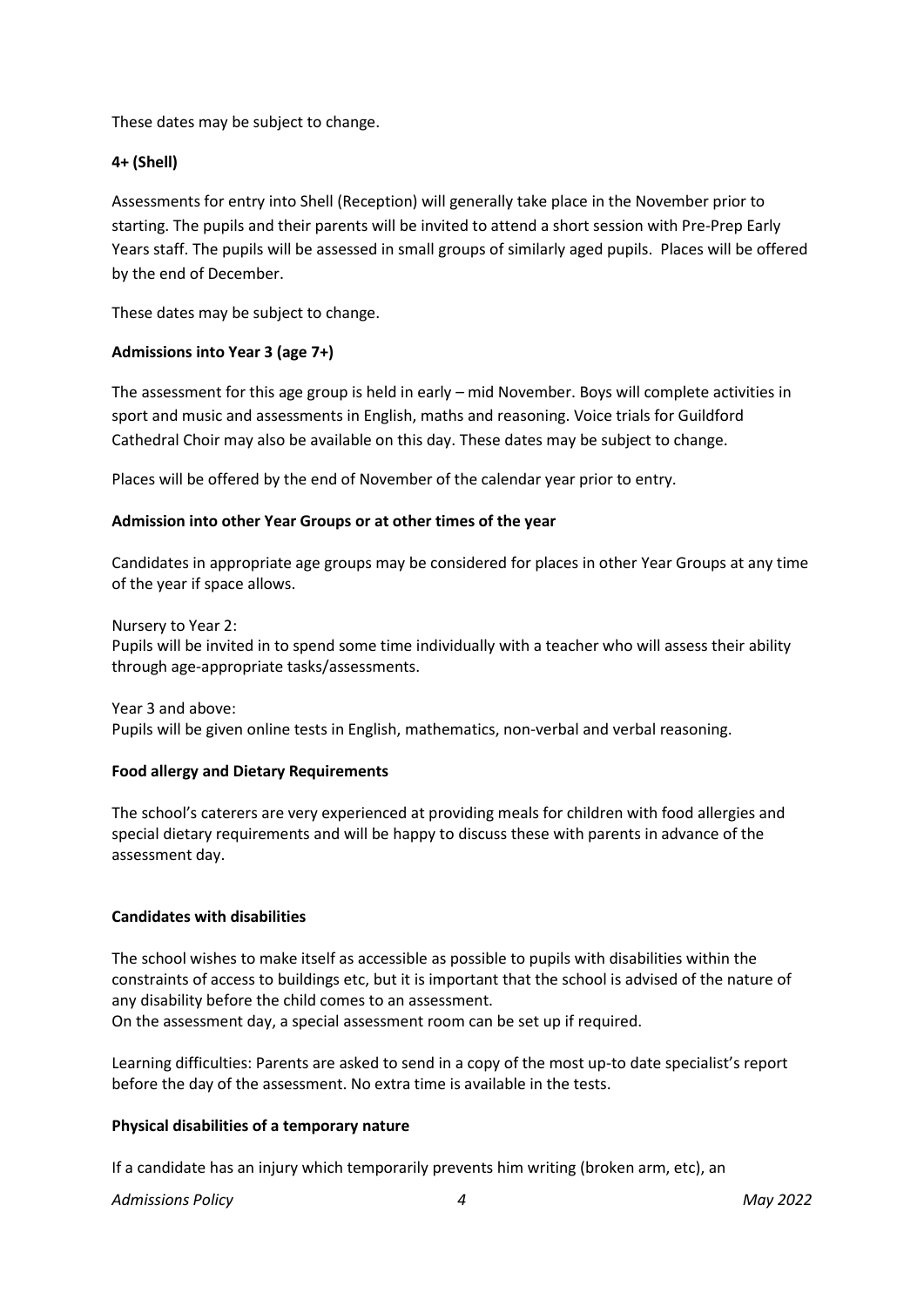amanuensis and/or computer can be provided or, if appropriate, the assessment day can be postponed.